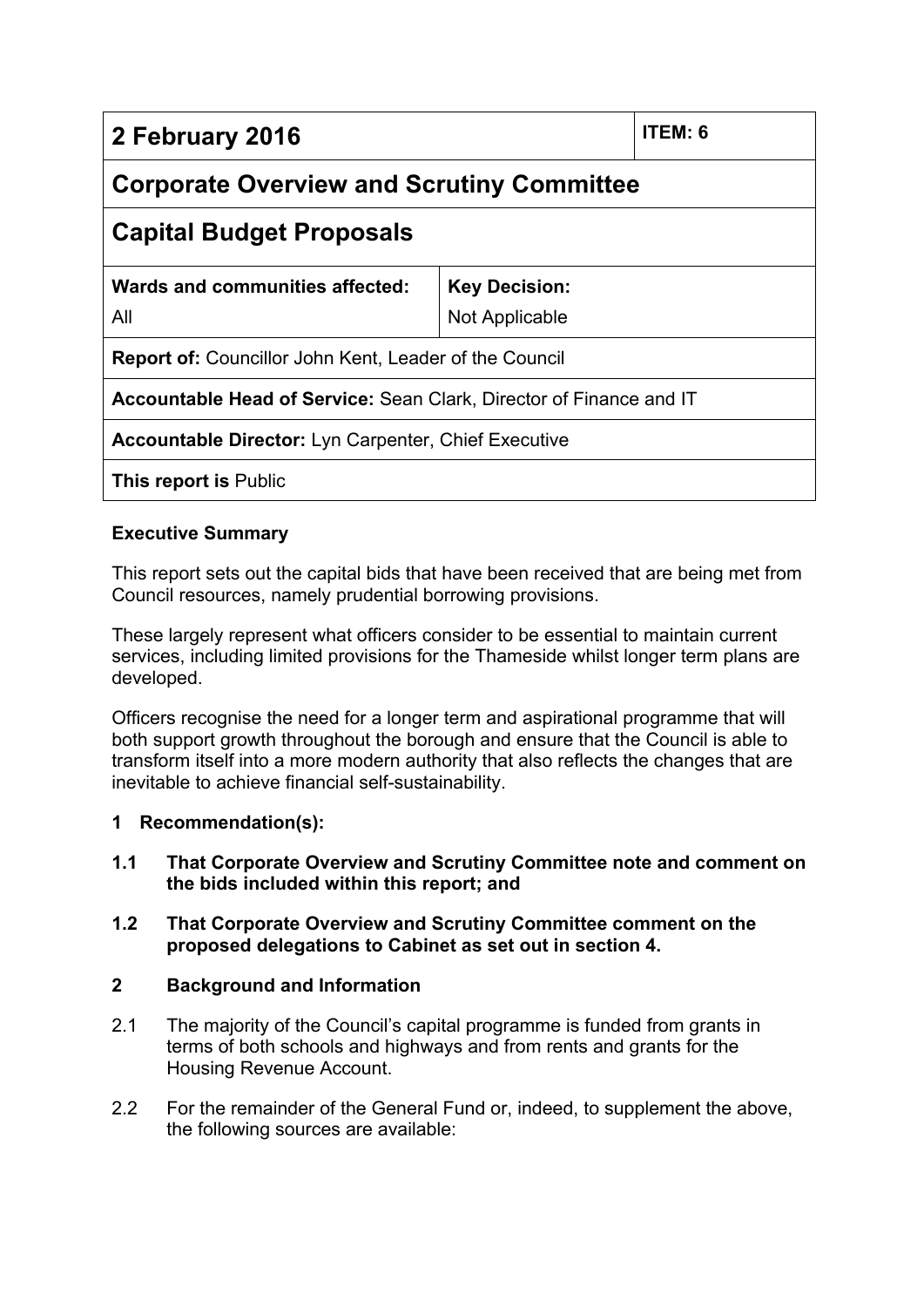- a) Capital Receipts these are the receipts realised from the disposal of capital assets such as land and buildings. Members will be aware that the Council reviews its asset base and there is a programme of disposals being progressed;
- b) Grants and Contributions these could be ad hoc grants awarded from government or other funding agencies or contributions from developers and others;
- c) Prudential Borrowing the Council is able to increase its borrowing to finance schemes as long as they are considered affordable. The MTFS assumes repayments on £3m of borrowing per annum; and
- d) Revenue this approach is not recommended as it has an immediate and costly impact on the general fund.
- 2.3 Attached at Appendix 1 are the schemes that are being brought forward by officers and have been approved by Directors' Board. They have been considered within the following criteria:
	- a) Sign off by individual Directors;
	- b) Whether they are categorised under Health and Safety, Statutory, Invest to Save or desirable; and
	- c) Through a scoring process covering the Council's priorities.
- 2.4 However, officers do recognise that these are all schemes that are unavoidable in the short term and that a more ambitious programme needs to be compiled for a longer term programme that will both support growth throughout the borough and ensure that the Council is able to transform itself into a more modern authority that also reflects the changes that are inevitable to achieve financial self-sustainability.
- 2.5 These could include budgets for a new theatre, town centre regeneration, support to businesses, etc. Schemes to support revenue generating opportunities will also be developed.

# **3 An Overview**

- 3.1 Operational Buildings these have been proposed at a level to ensure that the buildings remain operational and fit for purpose for the short term, whilst plans for the Thameside are developed further. These proposals provide funding for various schemes but will only be spent where absolutely necessary. Funding is also requested for Collins House to carry out essential works but to also carry out a feasibility study into whether the building would be best served through a major refurbishment.
- 3.2 Environment there are budgets for the essential items such as replacement household bins, vehicles and plant. There are also other schemes for enhancing open spaces and for efficiency improvements. Although not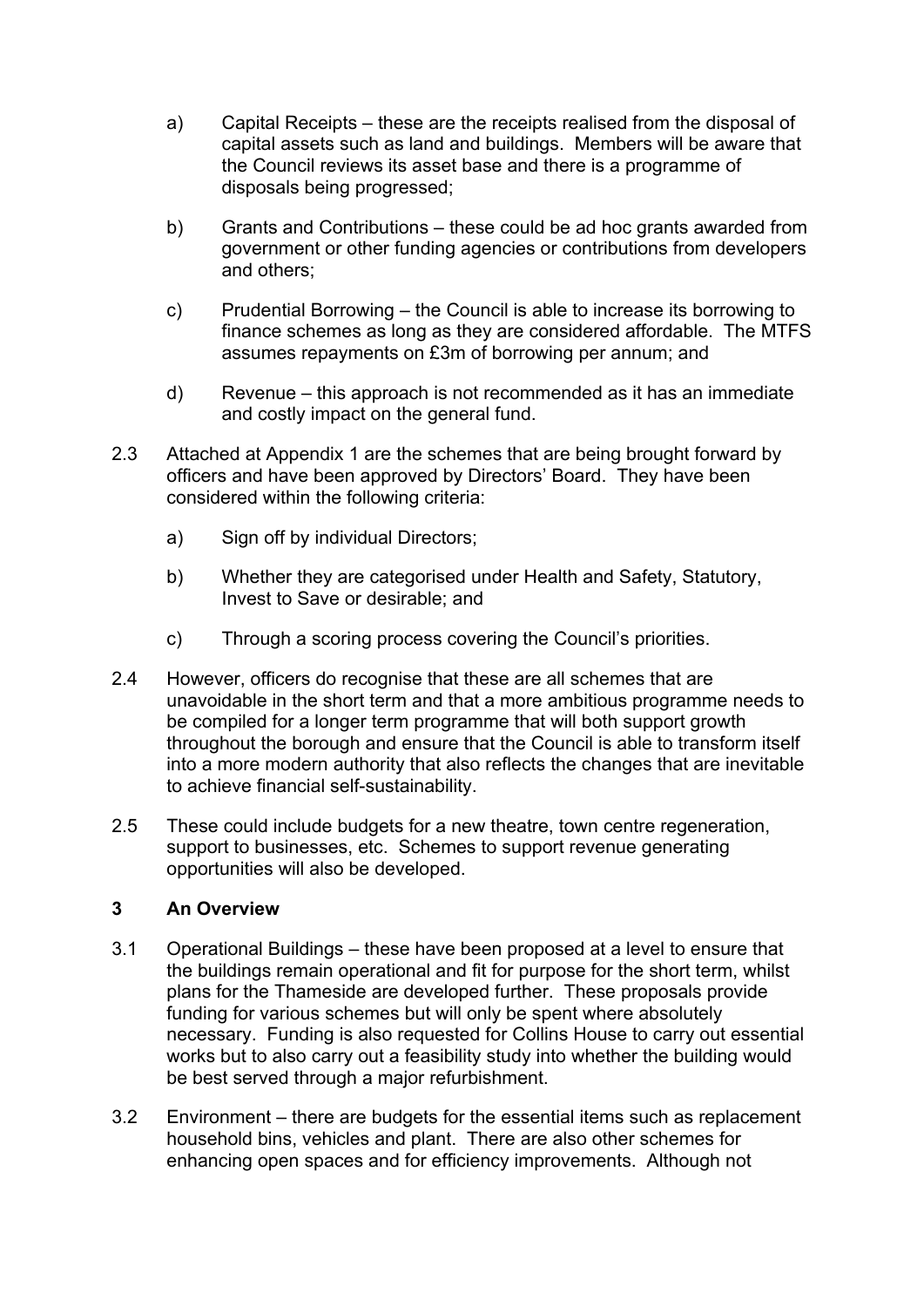included within these proposals, Members should be aware that officers are working on the re-tendering of the waste contracts. The current fleet is approaching the end of its life and consideration will be given during the tender process for replacement vehicles.

- 3.3 IT now that the service has been brought back in-house, a comprehensive programme is being developed to improve stability, both for normal operational purposes but also for Business Continuity and Disaster Recovery purposes. Bids also include works to major applications, such as Oracle, that will improve efficiency throughout the workforce to compliment the staffing reductions.
- 3.4 Community Environmental Development Fund (CEDF) Members will be aware that, as a result around the debate on the creation of a Parish Council for the Frost Estate, Cabinet agreed that there should be a bid for a CEDF. This is for communities to bid under criteria being developed for capital enhancements to their areas.

### **4 Other Considerations**

- 4.1 There are three areas where the Council has previously given Cabinet delegation to approve additional schemes and this is being recommended again for 2016/17:
	- a) Additional Funding throughout the year, the Council quite often receives additional funding through, for instance, government grants and developers' contributions;
	- b) Invest to Save these schemes could only be approved where the reduction in ongoing expenditure or increased income exceeds the cost of repaying the proudential borrowing required for the scheme; and
	- c) Gloriana Members will be aware that there are a number of governance gateways before approval for a scheme is considered by Cabinet. These gateways include discussion within a governance group consisting of the three group leaders, the Chief Executive and the Director of Finance and IT.
- 4.2 The delegation requested is that any approval is deemed to be part of the capital programme and that the necessary prudential indicators set out in the Treasury Management Strategy are amended accordingly.
- 4.3 This approach means that estimated amounts for schemes that may or may not take place are not included in the programme, removing the need for speculative provisions.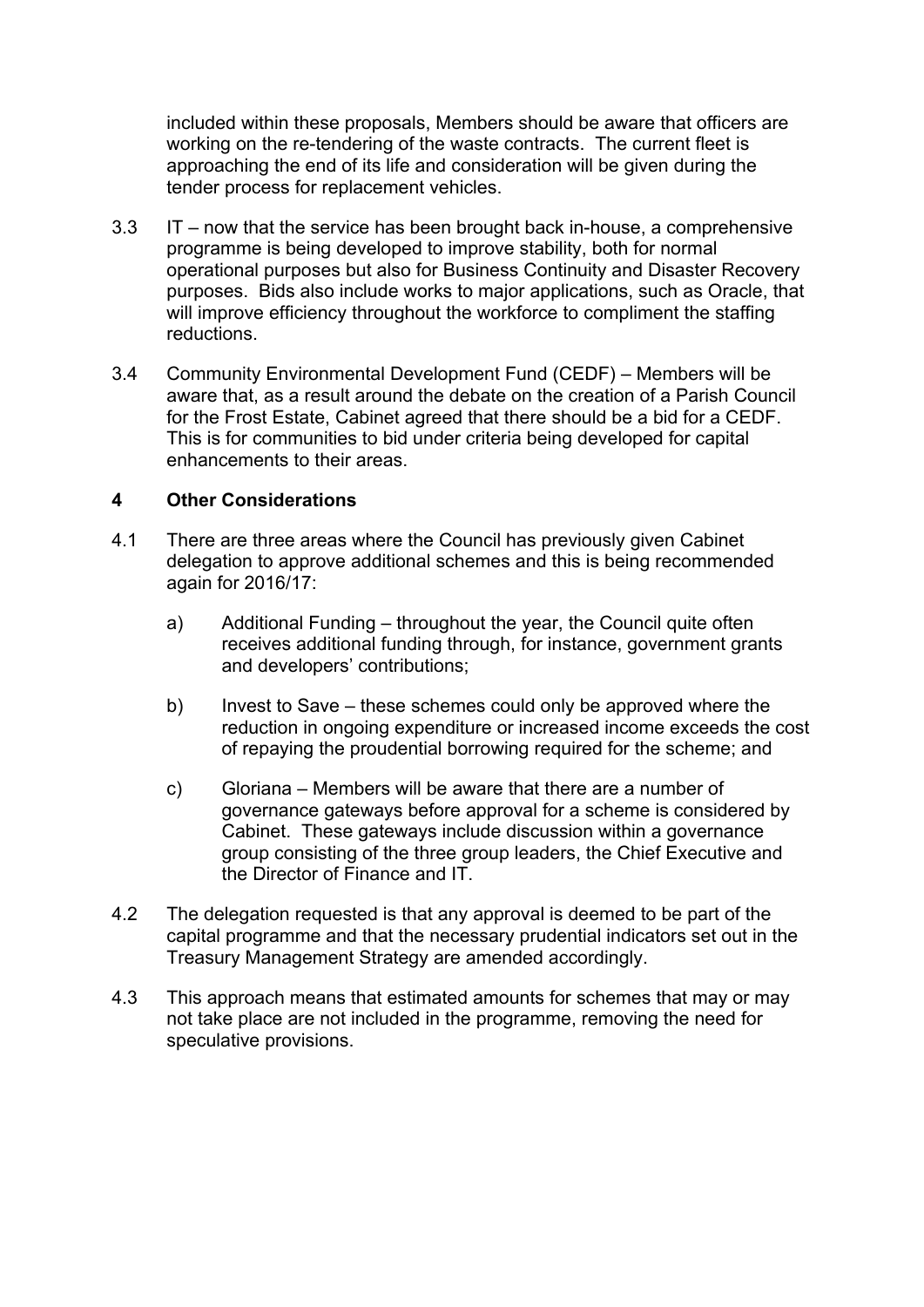# **5 Issues, Options and Analysis of Options**

5.1 The issues and options are set out in the body of this report in the context of the latest MTFS and informed by discussions with the Leader of the Council, Group Leaders and Directors' Board.

### **6 Reasons for Recommendation**

6.1 Corporate Overview and Scrutiny Committee are being asked for their comments to inform Cabinet at their meeting on 10 February 2016.

## **7 Consultation (including Overview and Scrutiny, if applicable)**

- 7.1 The proposals have been considered by Directors' Board.
- **8 Impact on corporate policies, priorities, performance and community impact**
- 8.1 The Capital programme is integral to the delivery of all of the services that the Council provides.

### **9 Implications**

## 9.1 **Financial**

Implications verified by: **Sean Clark**

## **Director of Finance and IT**

The proposals set out in this report are within the currently agreed budget envelope.

9.2 **Legal**

Implications verified by: **David Lawson**

### **Deputy Head of Legal & Governance - Deputy Monitoring Officer**

Local authorities are under an explicit duty to ensure that their financial management is adequate and effective and that they have a sound system of internal control and management of financial risk. This budget report contributes to that requirement although specific legal advice may be required on each projects business case.